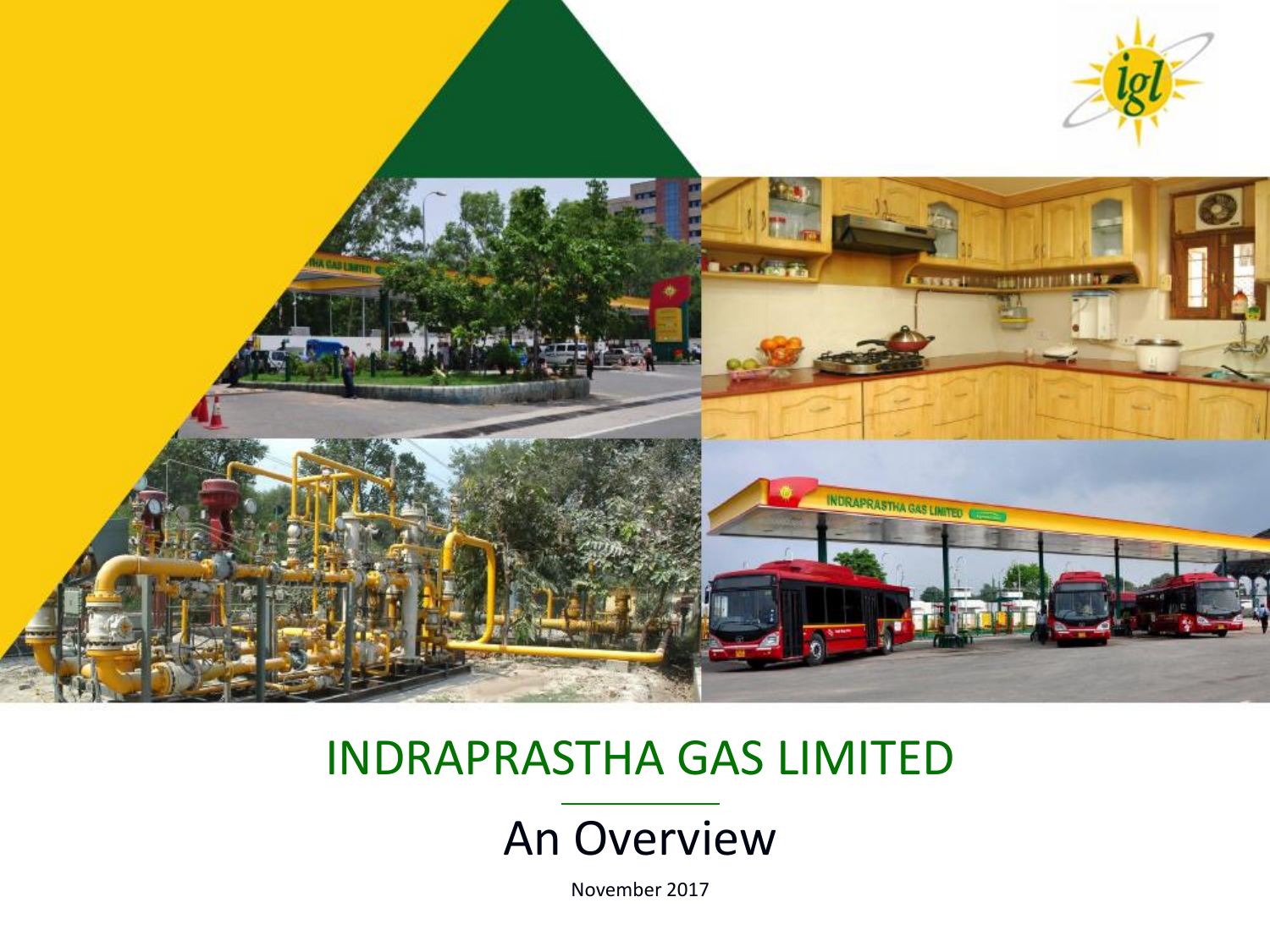

- Incorporated in 1998, IGL is a Joint Venture of GAIL and BPCL. Govt. of NCT of Delhi is also holding 5% equity.
- **T** IGL started its operations in NCT of Delhi in 1999 with 9 CNG stations and 1000 PNG consumers
- **The Today IGL has its operations in NCT of Delhi, Noida, Greater** Noida and Ghaziabad with 425 CNG stations, 7.64 lacs residential consumers and 2.99 thousand industrial / commercial customers
- **F** Fuelling the largest CNG Bus fleet in the World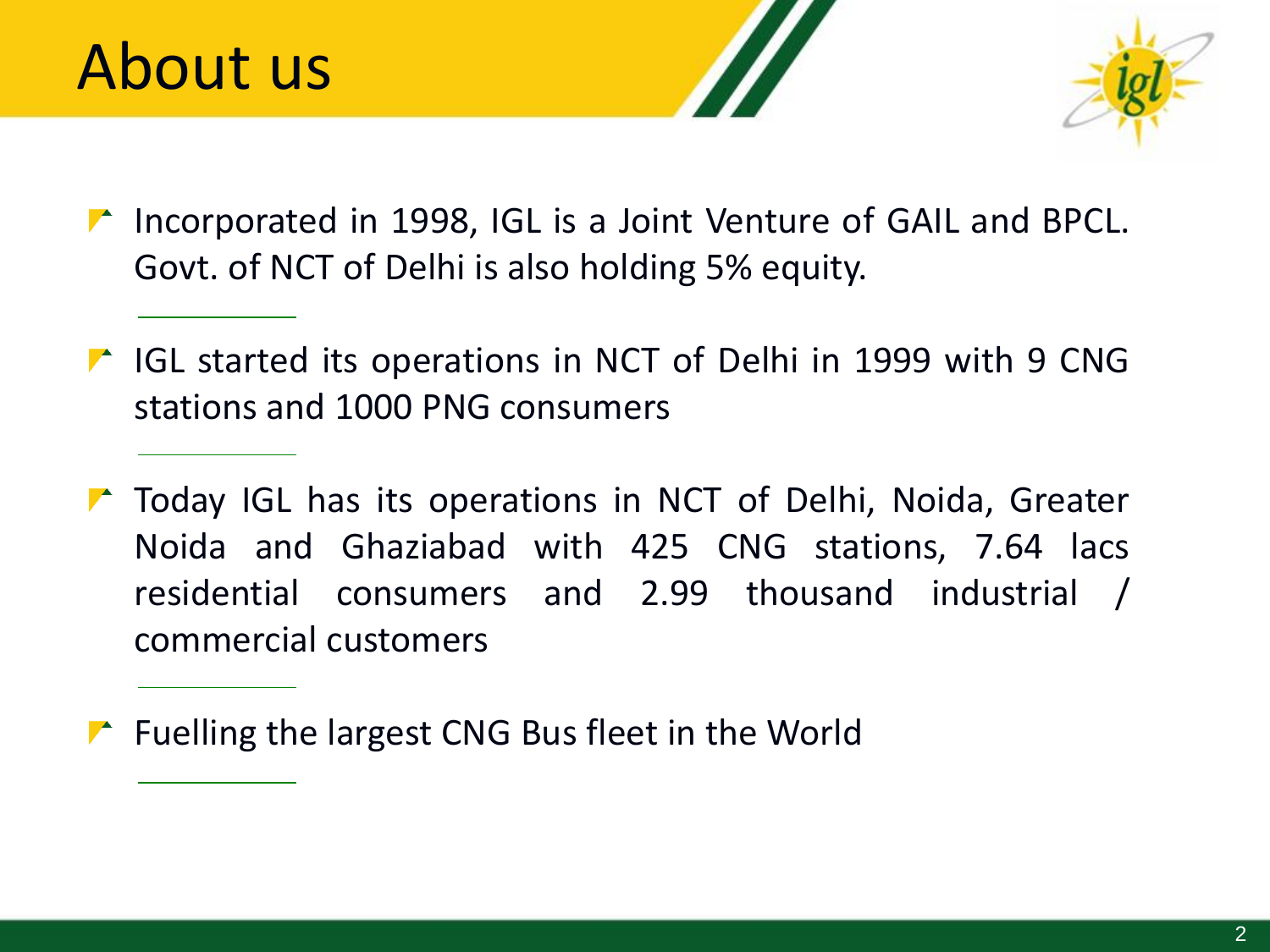# Shareholding Pattern



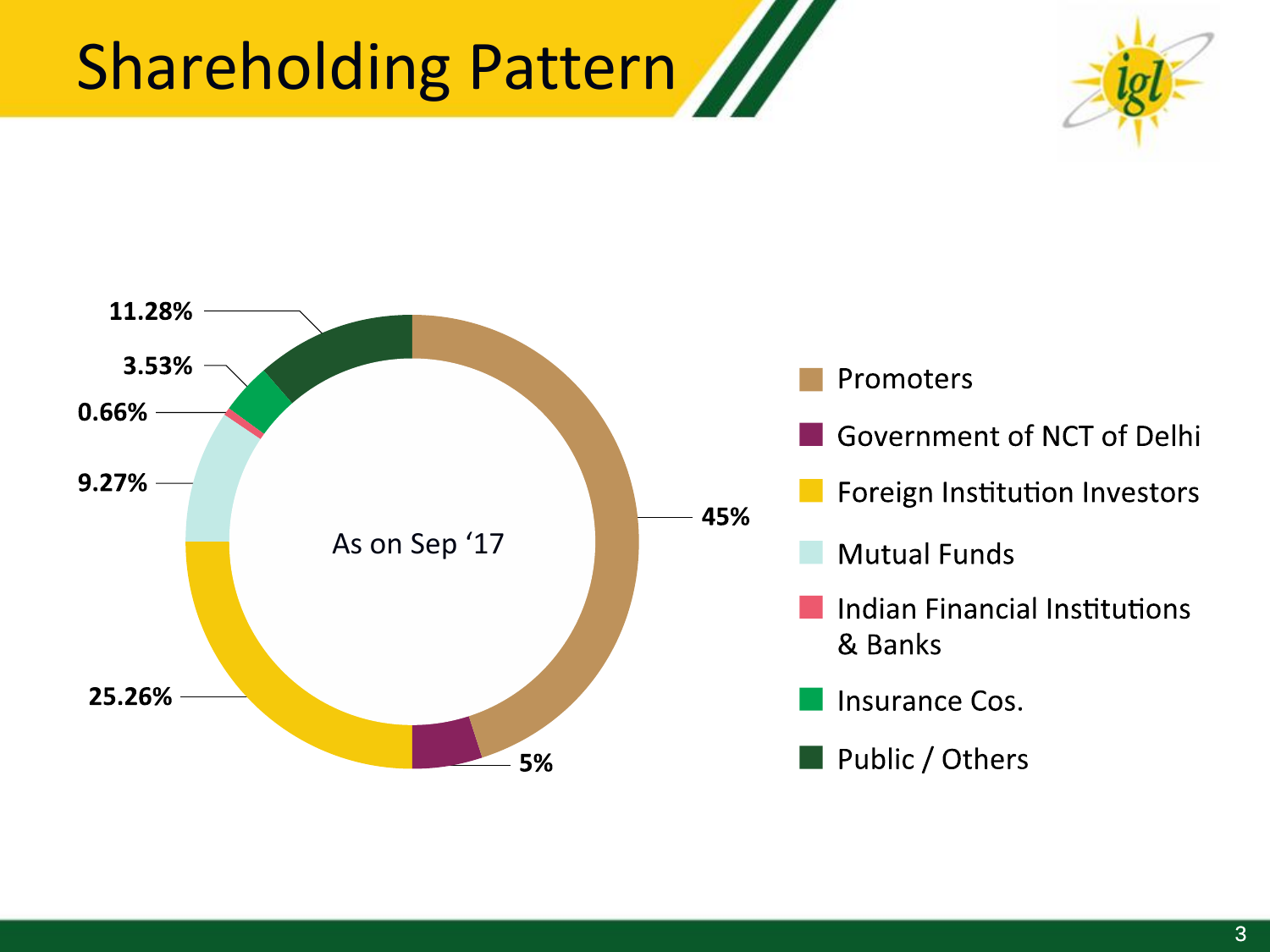

- $\blacksquare$  IGL Board is fairly well diversified with ten members including two each from GAIL and BPCL, one from Govt. of Delhi and five independent directors.
- $\blacktriangleright$  The company is beneficiary of its strong parentage and gets significant support from GAIL and BPCL relating to operations and management.
- $\triangleright$  The company has highly qualified senior management personnel with several years of experience in Oil & Gas sector.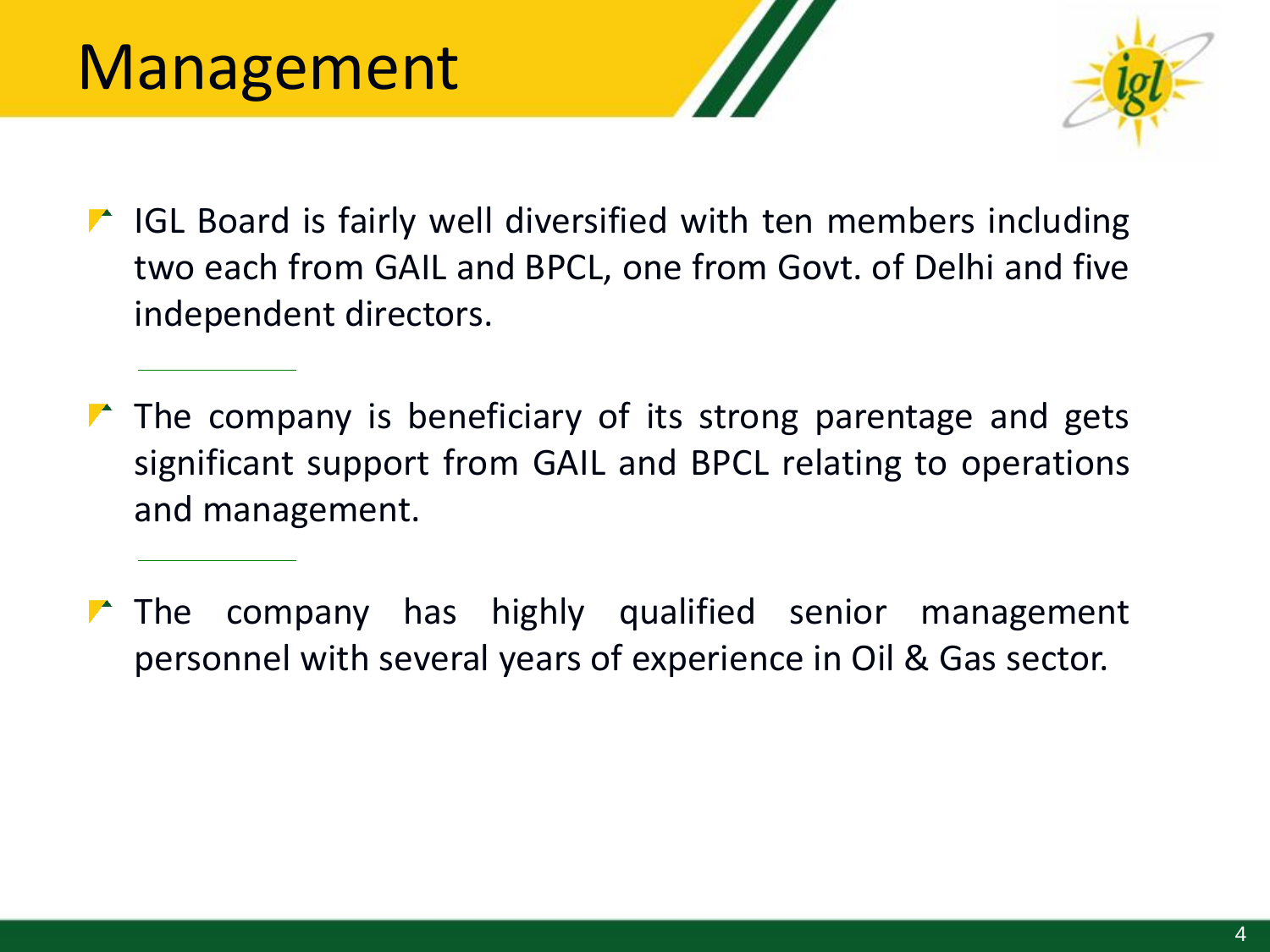# Area of Operation



**Delhi:** National capital of India has huge demand potential:

- where all public transport vehicles have to be necessarily run on CNG in view of the directions of the Hon. Supreme Court of India.
- $\triangleright$  has the highest number of private cars compared to any other city of India
- $\triangleright$  thickly populated having large number of residential & commercial complexes and hospitals etc..

**Noida:** Most advanced city in the state of Uttar Pradesh having huge potential for CNG, PNG-Residential and commercial volumes.

**Greater Noida and Ghaziabad:** Residential cum Industrial towns of Uttar Pradesh having huge potential demand for PNG Residential, Commercial and Industrial.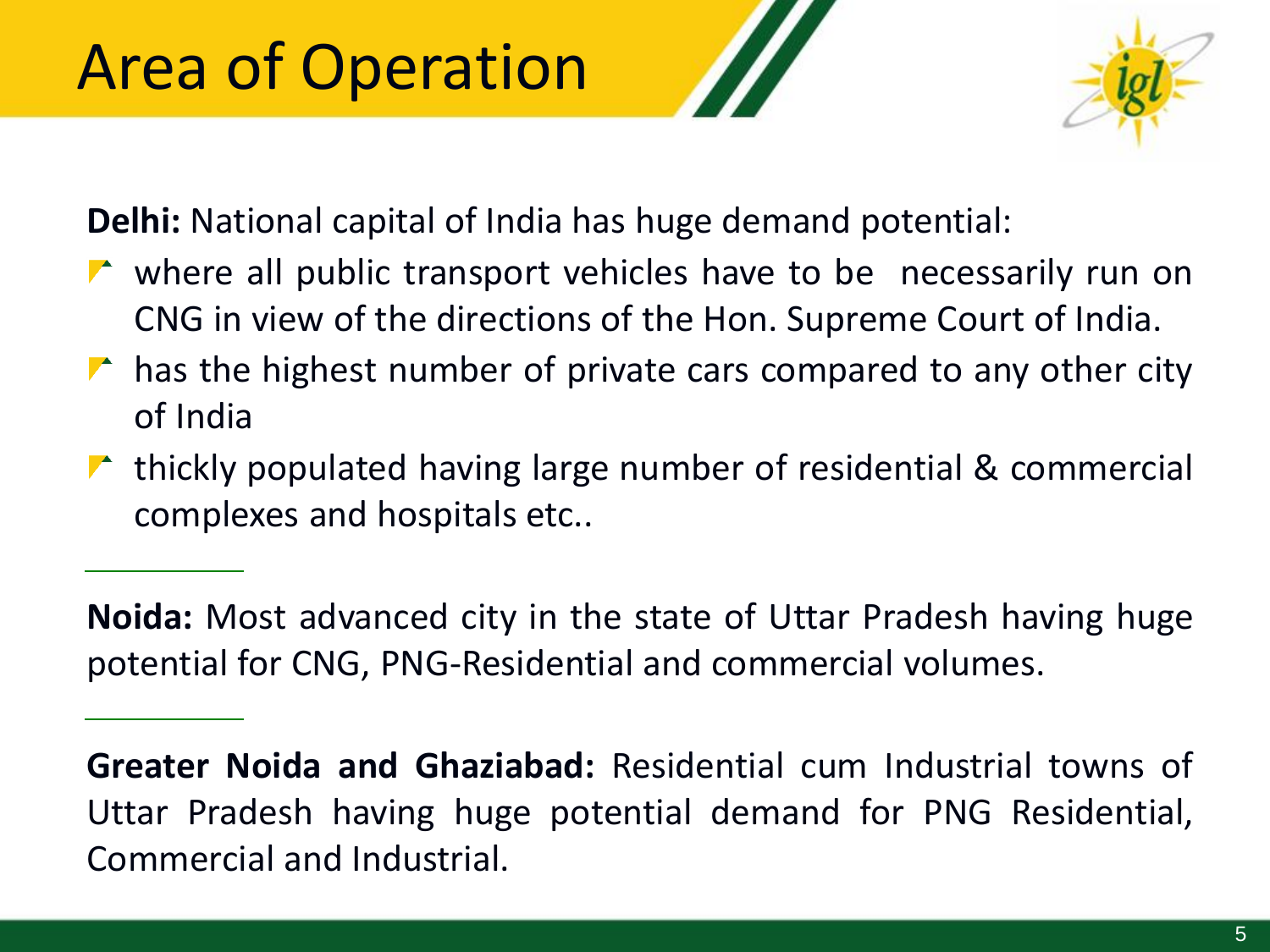# New Geographical Area



- $\blacksquare$  IGL has been authorised for Karnal geographical area in the recent 8th round of bidding by PNGRB
- IGL has started sale of CNG at two OMCs outlets in Rewari and sale of PNG to Domestic households. IGL plans to add 6 more CNG outlets and to connect 1500 Domestic households in FY18.
- IGL has recently got entry into Gurgaon to lay infrastructure; Initially the permission has been given for the area between west side of Sohna Road and NH 8 in Gurugram district.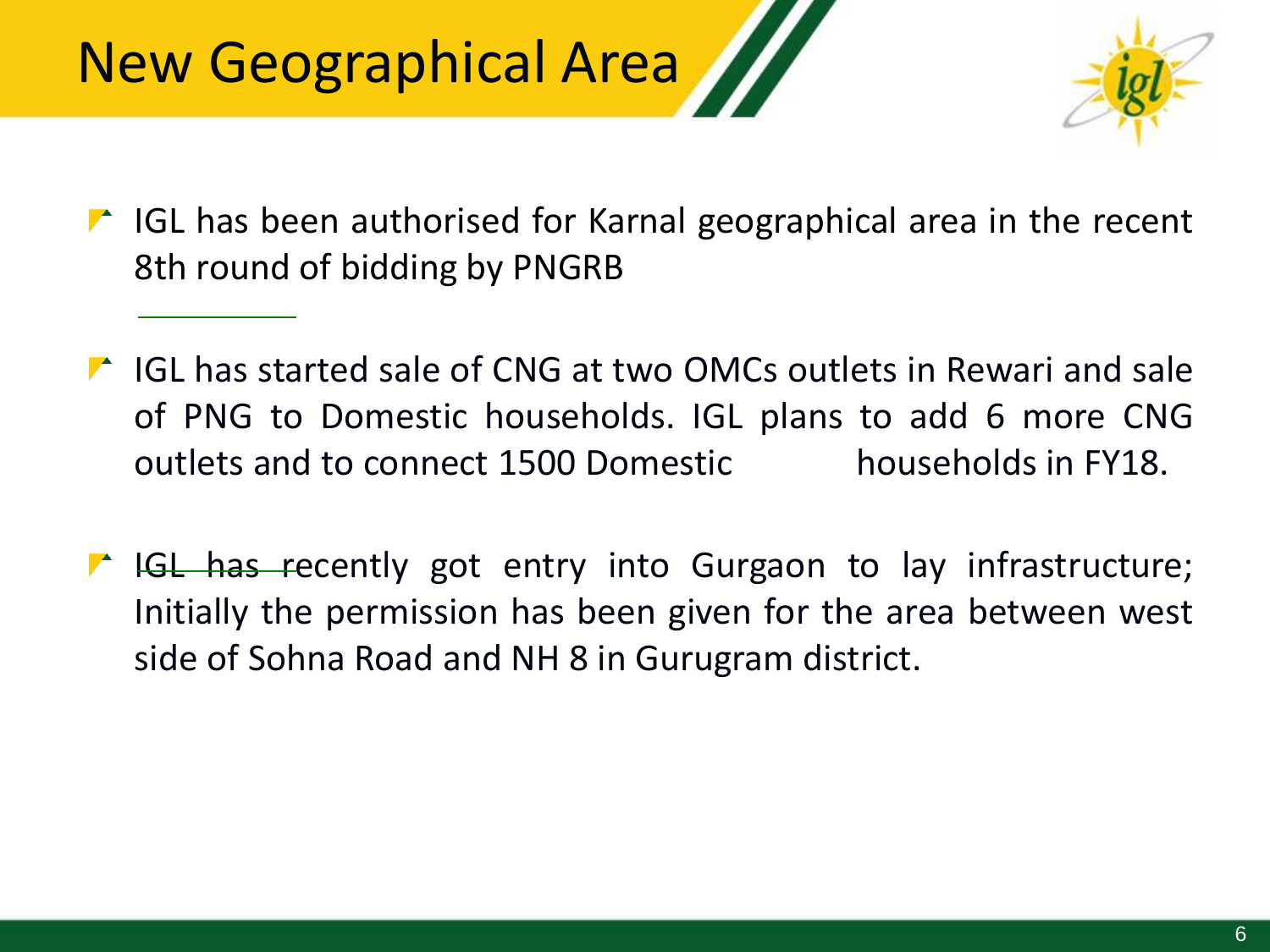#### Segment & Current Sales Volume Mix



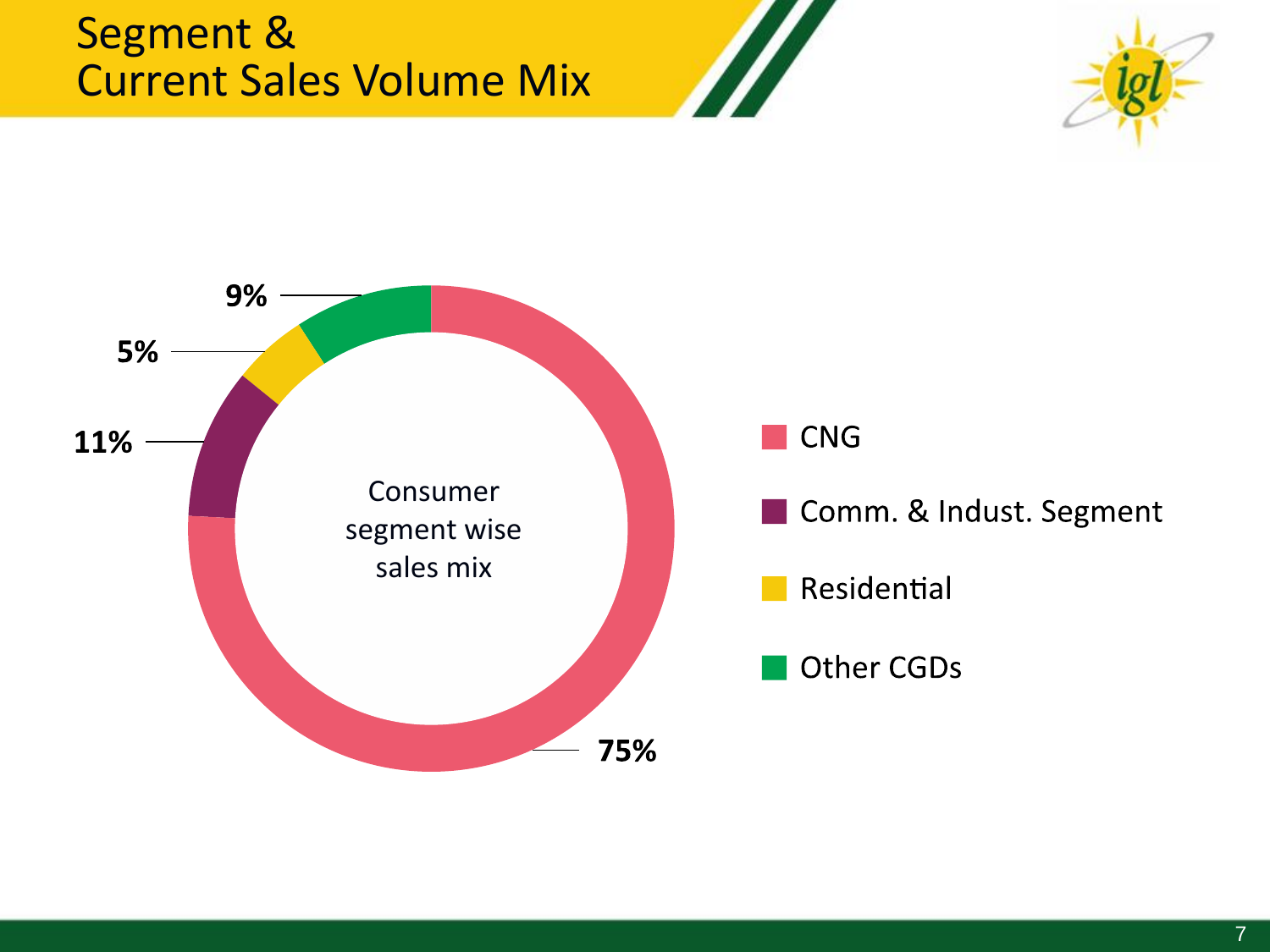

#### Figures in MMSCM

|                    | <b>FY13</b> | <b>FY14</b> | <b>FY15</b> | <b>FY16</b> | <b>FY17</b> | H <sub>1</sub> 18 |
|--------------------|-------------|-------------|-------------|-------------|-------------|-------------------|
| <b>CNG</b>         | 1,005       | 1,028       | 1,073       | 1,123       | 1,269       | 697               |
| <b>PNG</b>         | 333         | 356         | 330         | 342         | 406         | 229               |
| <b>Total Sale</b>  | 1,338       | 1,384       | 1,403       | 1,465       | 1,675       | 926               |
| Daily Average Sale | 3.67        | 3.79        | 3.84        | 4.00        | 4.59        | 5.06              |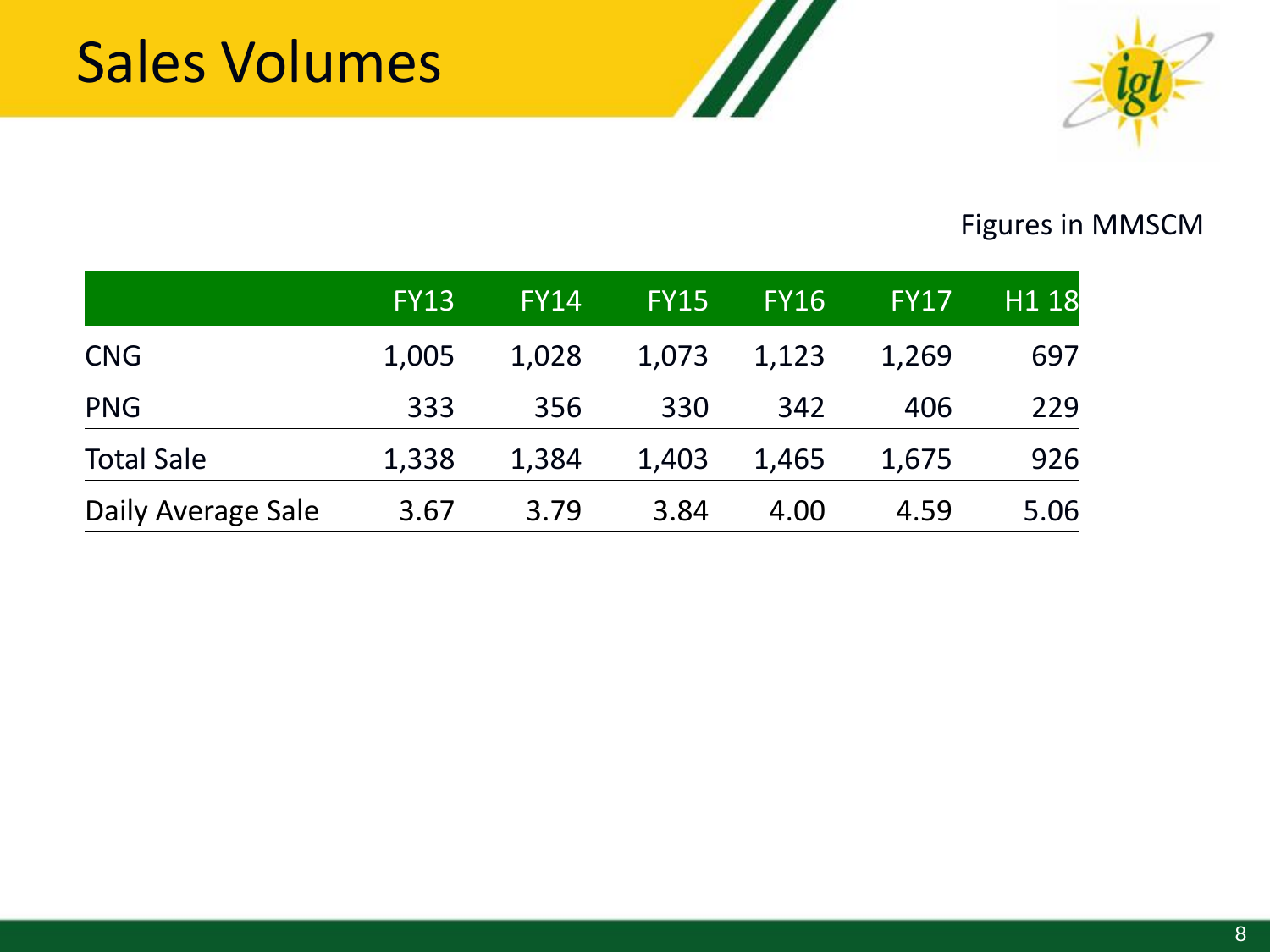

- $\blacktriangleright$  Firm allocation from Govt. of India of domestic gas for the entire consumption of CNG and PNG Domestic segment. Lower prices of domestic gas makes the economics of switching to gas more attractive driving growth in CNG & PNG- Domestic segments.
- $\blacktriangleright$  Have tied up long term contract for RLNG to meet PNG Industrial & Commercial demand.
- **Buying short term gas from the open market (Shell, IOCL, Petronet,** GSPC, BPCL etc.).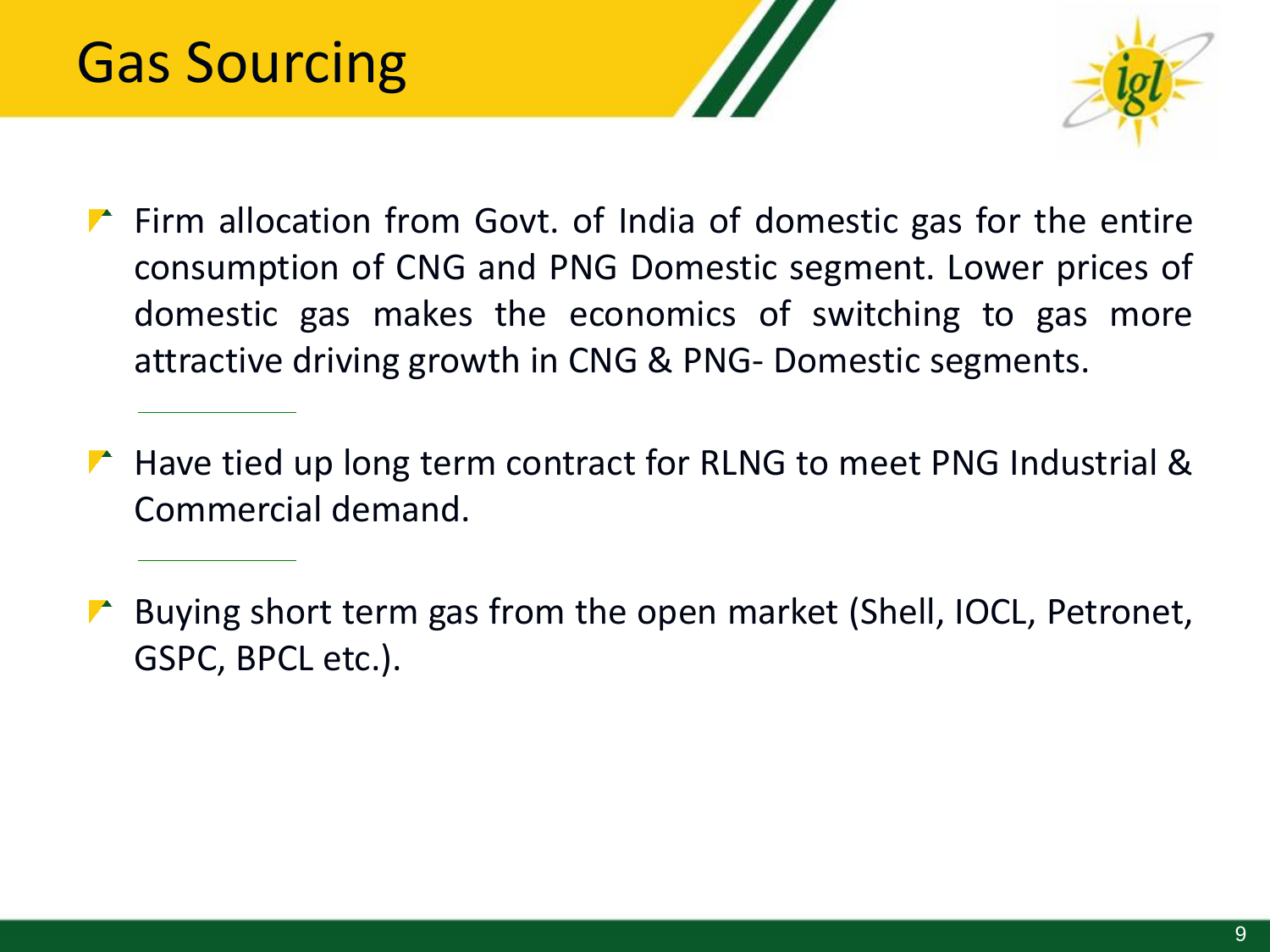### Current Gas Mix



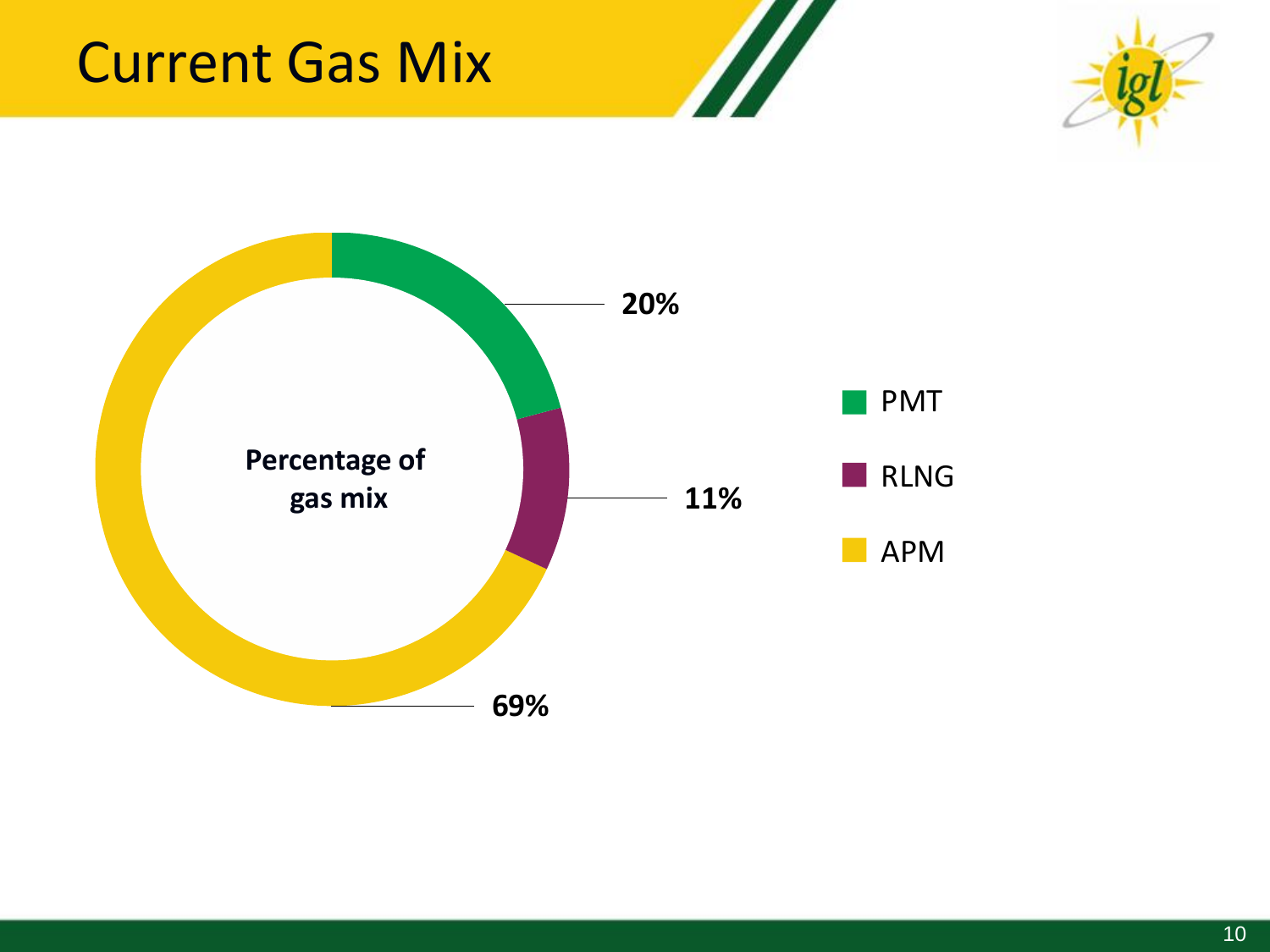

|                               | <b>Unit</b>      |       |       |       |       | March'13 March'14 March'15 March'16 March'17 Sep '17 |       |
|-------------------------------|------------------|-------|-------|-------|-------|------------------------------------------------------|-------|
| No. of CNG<br><b>Stations</b> | <b>Nos</b>       | 324   | 325   | 326   | 340   | 421                                                  | 425   |
| Compression<br>Capacity       | (Lakh<br>kg/day) | 63.83 | 66.17 | 68.49 | 68.59 | 74.00                                                | 72.94 |
| <b>Average CNG</b><br>Sale    | (Lakh<br>kg/day) | 20.72 | 21.20 | 22.07 | 22.79 | 25.24                                                | 27.93 |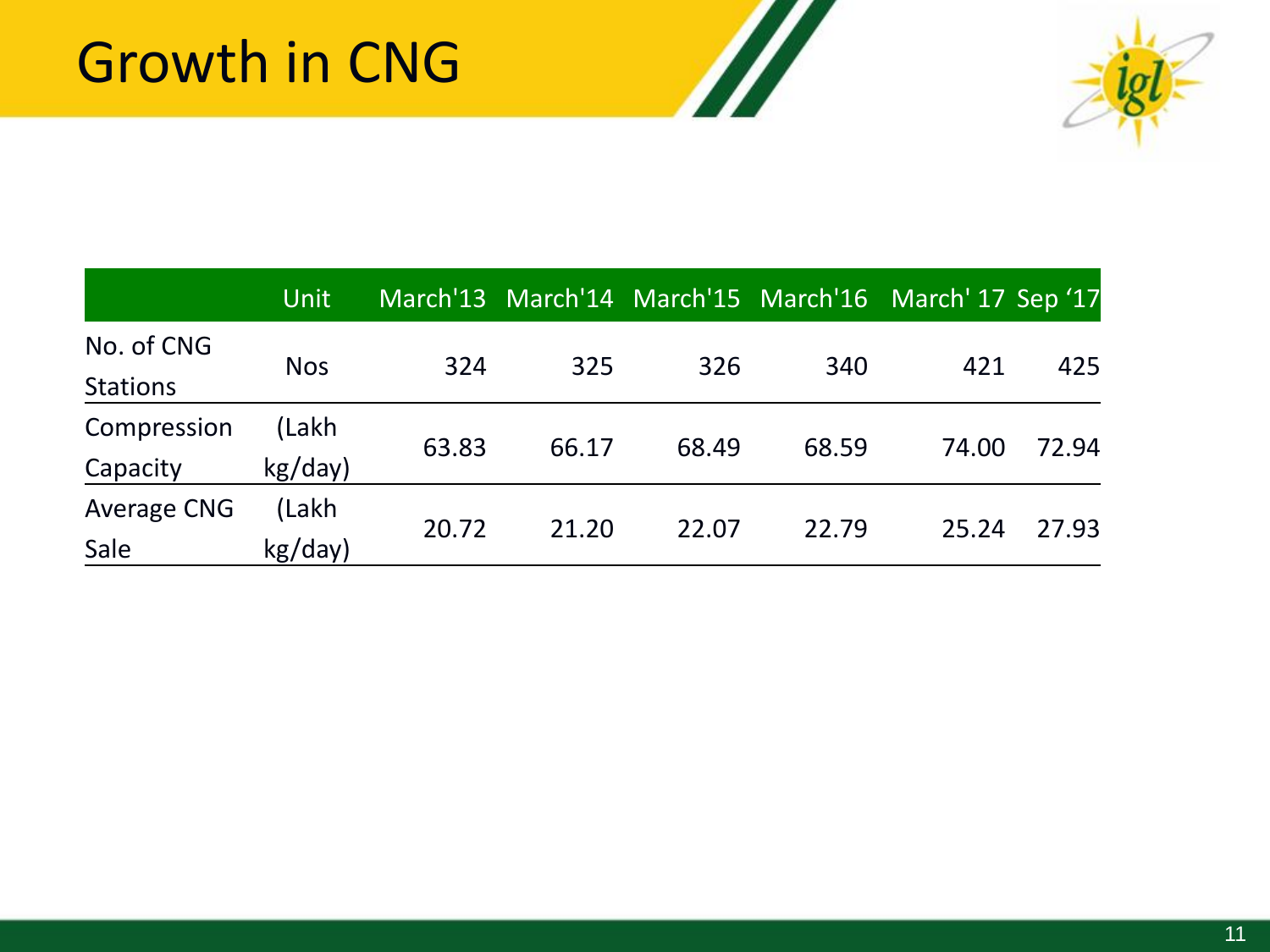### CNG Station Network





#### Figures in numbers

| Station          | <b>IIGL</b> | DTC/ DIMTS<br>UPSRTC/NMRC | <b>OMC</b> | <b>Total</b> |
|------------------|-------------|---------------------------|------------|--------------|
| Online           | 139         | 52                        | 186        | 377          |
| Daughter Booster |             | 0                         | 41         | 44           |
| Daughter         |             | 0                         | 4          | 4            |
| <b>Total</b>     | 139         | 52                        | 234        | 425          |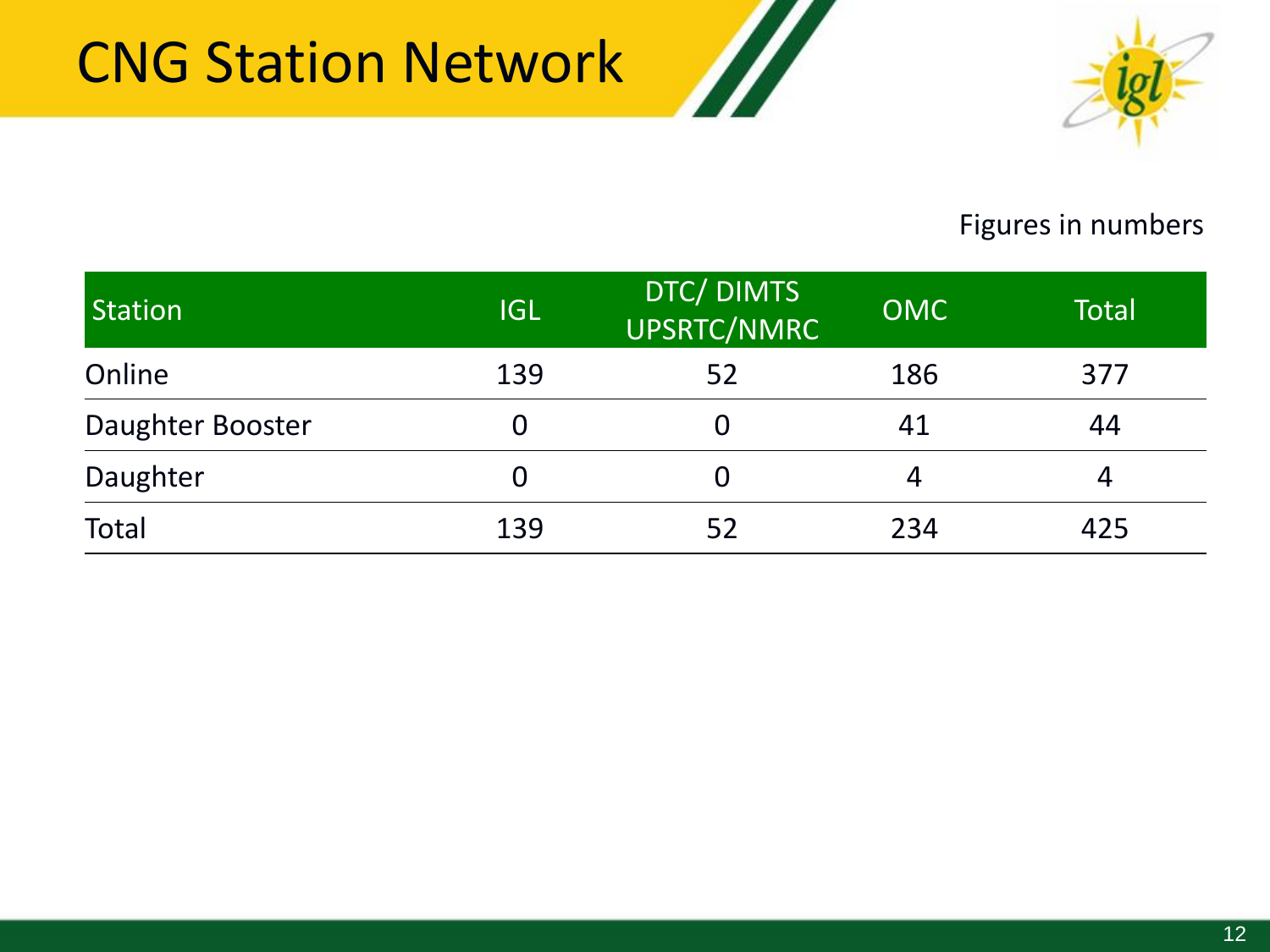### CNG Vehicles



#### Figures in numbers

|              |        | Mar '13 Mar '14 Mar '15 Mar '16 Mar '17 Sep '17 |                             |             |       |        |
|--------------|--------|-------------------------------------------------|-----------------------------|-------------|-------|--------|
| <b>Buses</b> | 18826  | 19566                                           |                             | 19421 19272 | 21500 | 22126  |
| Auto/LGV/RTV | 207914 | 220391 241540 259500 277972                     |                             |             |       | 280885 |
| Cars/Taxi    |        | 460926 514801 556156 589801 672215              |                             |             |       | 690212 |
| <b>Total</b> | 687666 |                                                 | 754758 817117 868573 971687 |             |       | 992223 |

//

Estimated figures based on various sources.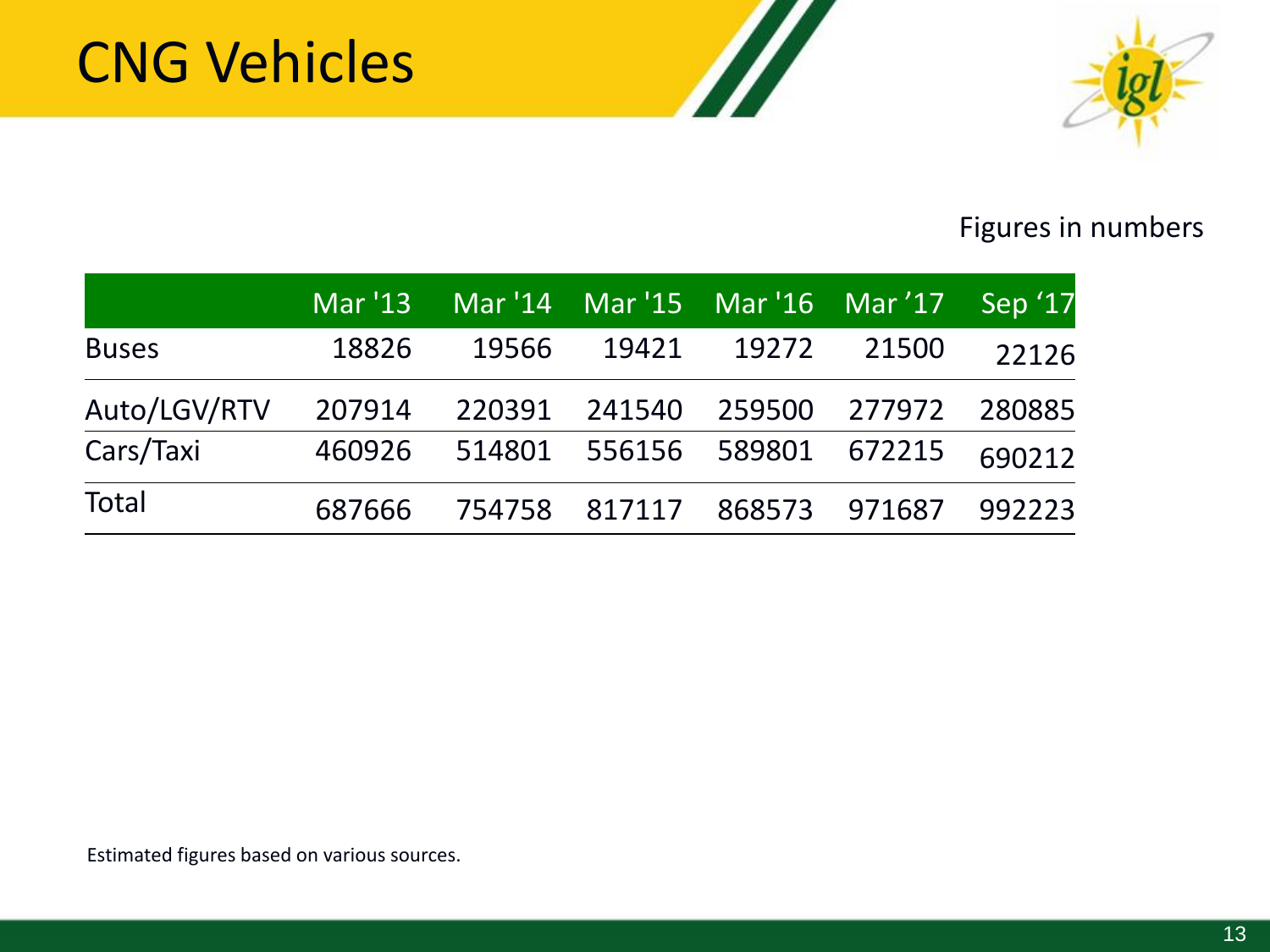

#### Figures in numbers

|                 |        | Mar '13 Mar '14 Mar '15 Mar '16 Mar '17 Sep '17 |        |                             |               |      |
|-----------------|--------|-------------------------------------------------|--------|-----------------------------|---------------|------|
| <b>Domestic</b> | 386696 | 459467                                          |        | 560752 636318 742205 802999 |               |      |
| Commercial/     | 1382   | 1876                                            | 2292   | 2580                        | 2870          | 3119 |
| Industrial      |        |                                                 |        |                             |               |      |
| <b>Total</b>    | 388078 | 461343                                          | 563044 | 638898                      | 745075 806118 |      |

11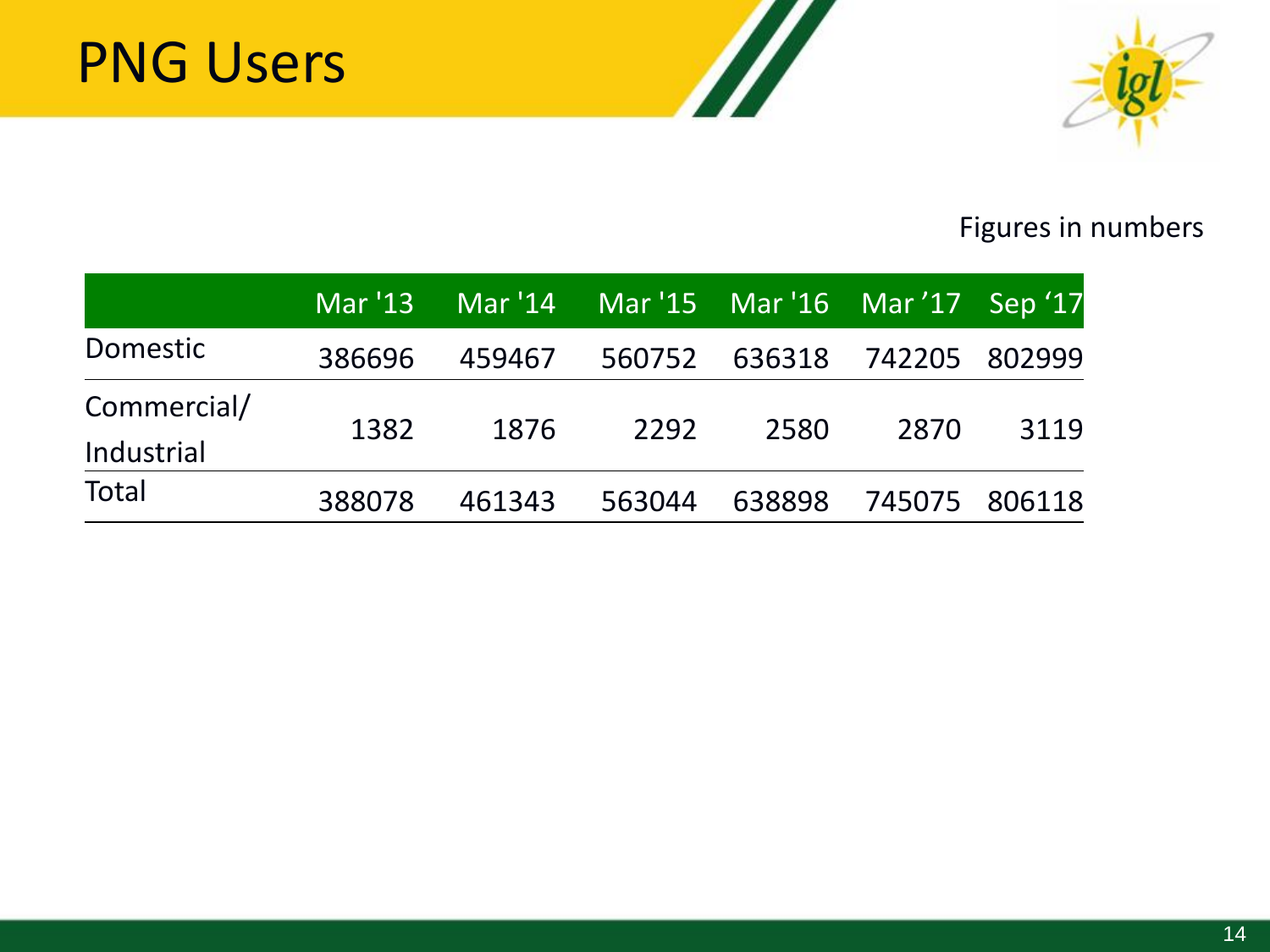

#### Figures in kilometers

| Category              |      |      | Mar '13 Mar '14 Mar '15 Mar '16 Mar '17 |       |       | Sep '17 |
|-----------------------|------|------|-----------------------------------------|-------|-------|---------|
| <b>Steel Pipeline</b> | 631  | 658  | 681                                     | 707   | 778   | 867     |
| <b>MDPE Pipeline</b>  | 7783 | 8438 | 8966                                    | 9444  | 9940  | 10215   |
| <b>Total</b>          | 8414 | 9096 | 9647                                    | 10151 | 10718 | 11082   |

77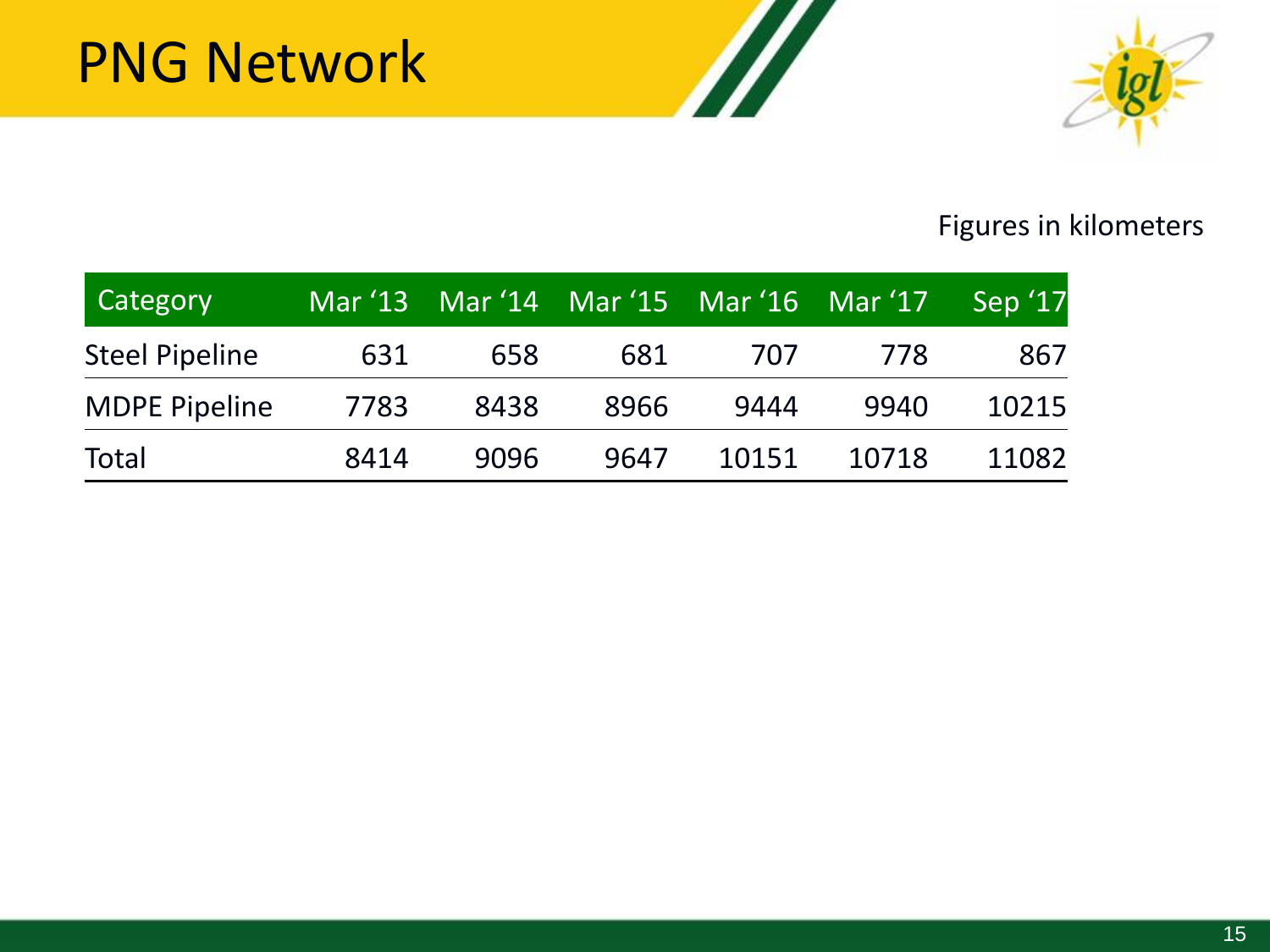### Standalone Financial Data



#### Rs./Crores

|                                      | <b>FY13</b> | <b>FY14</b> | <b>FY15</b> | <b>FY16</b> | <b>FY17</b> | H <sub>1</sub> 17 |
|--------------------------------------|-------------|-------------|-------------|-------------|-------------|-------------------|
| <b>Gross Turnover</b>                | 3724        | 4319        | 4049        | 4052        | 4205        | 2397              |
| <b>Total Comprehensive</b><br>Income | 354         | 360         | 438         | 419         | 570         | 330               |
| EPS (Rs./share)                      | 25          | 26          | 31          | 30          | 41          | 24                |
| <b>Book Value</b><br>(Rs./Share)     | 107         | 126         | 157         | 180         | 209         | 227               |

M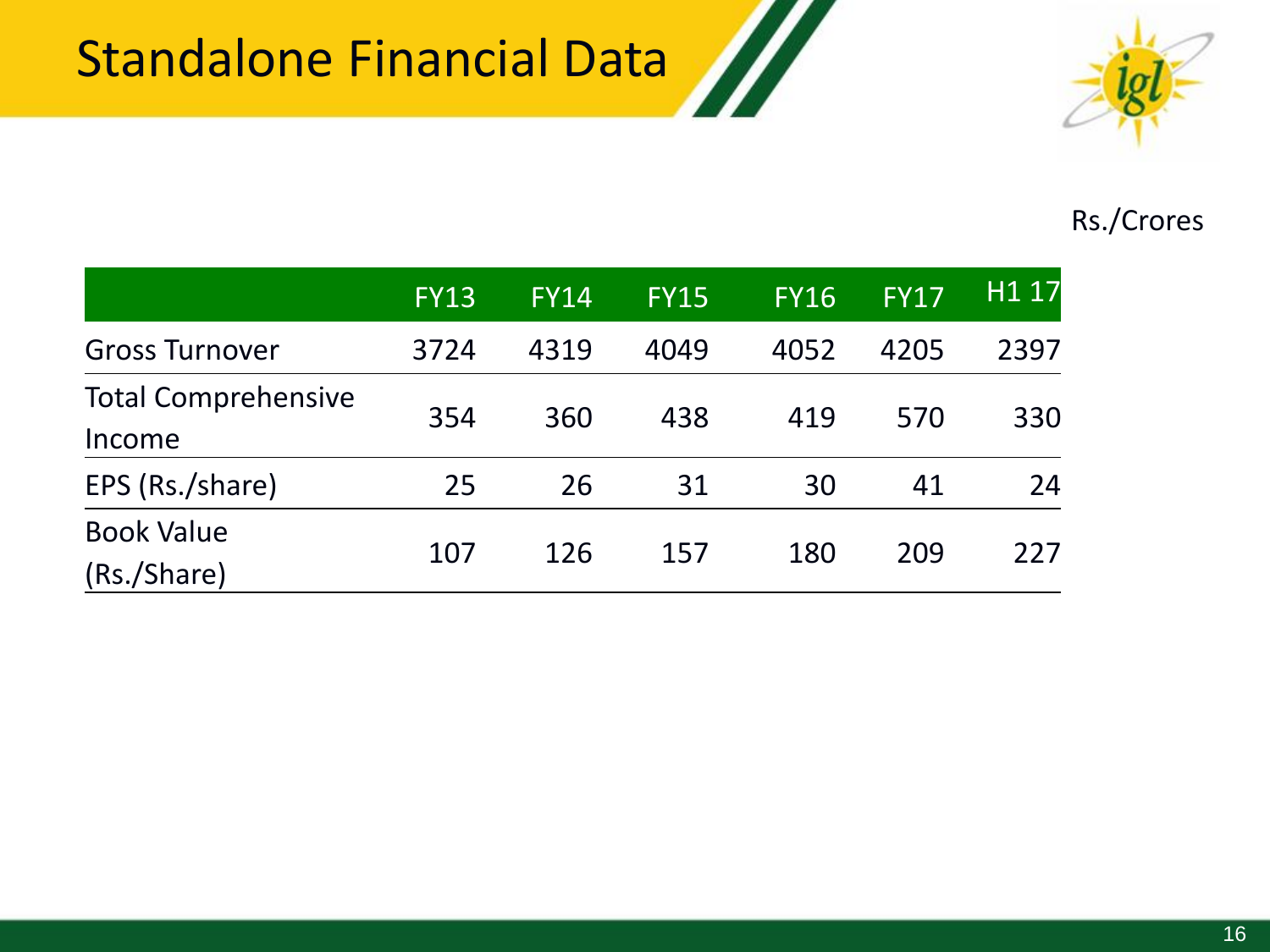### Cumulative Capex



Rs. in Crores

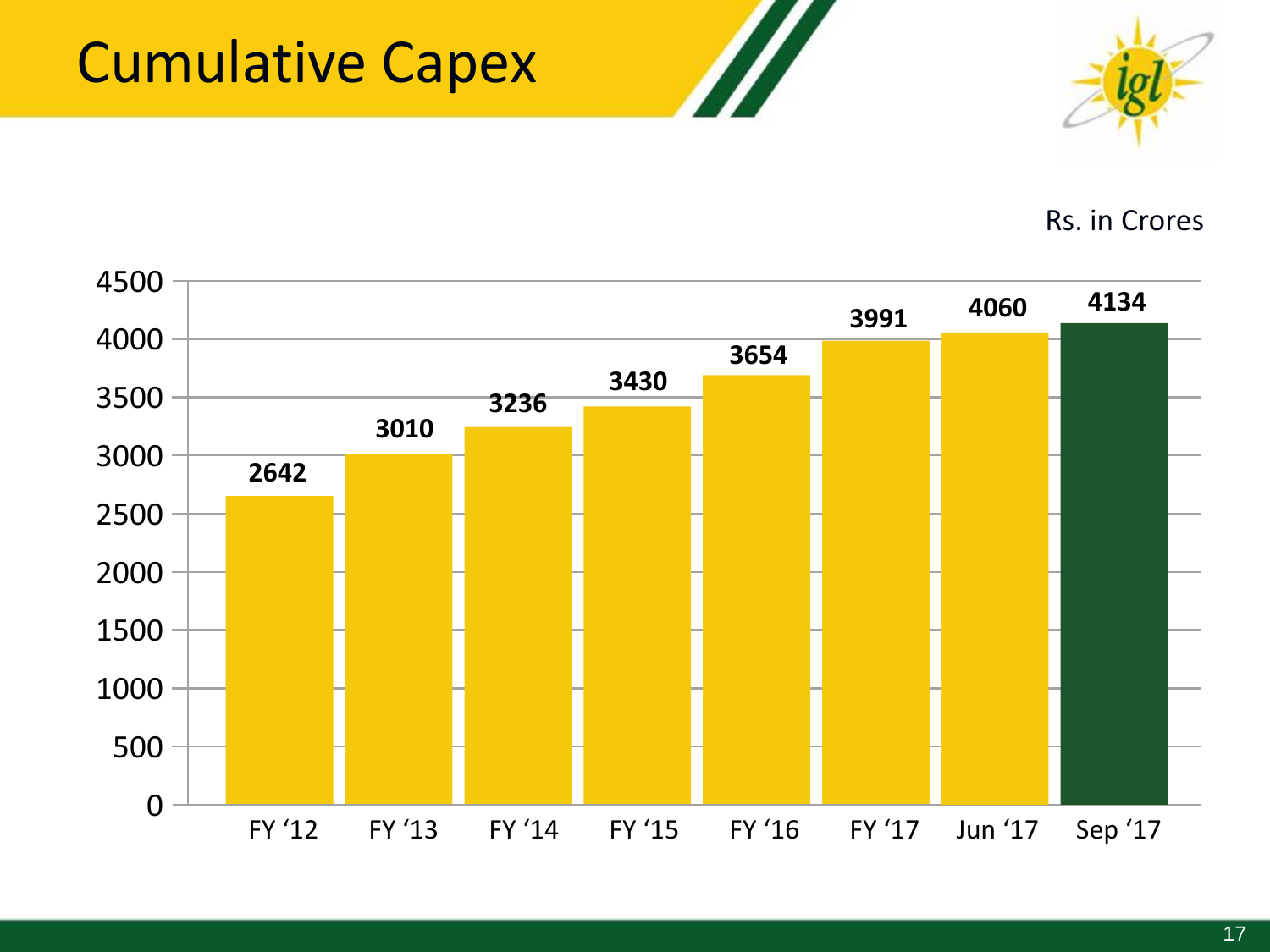### Dividend



Dividend Policy provides liberal payout

 $\blacktriangleright$  Track record of last five years

| Year         | % of equity |
|--------------|-------------|
| <b>FY 13</b> | 55          |
| <b>FY 14</b> | 55          |
| <b>FY 15</b> | 60          |
| <b>FY 16</b> | 60          |
| <b>FY 17</b> | $85*$       |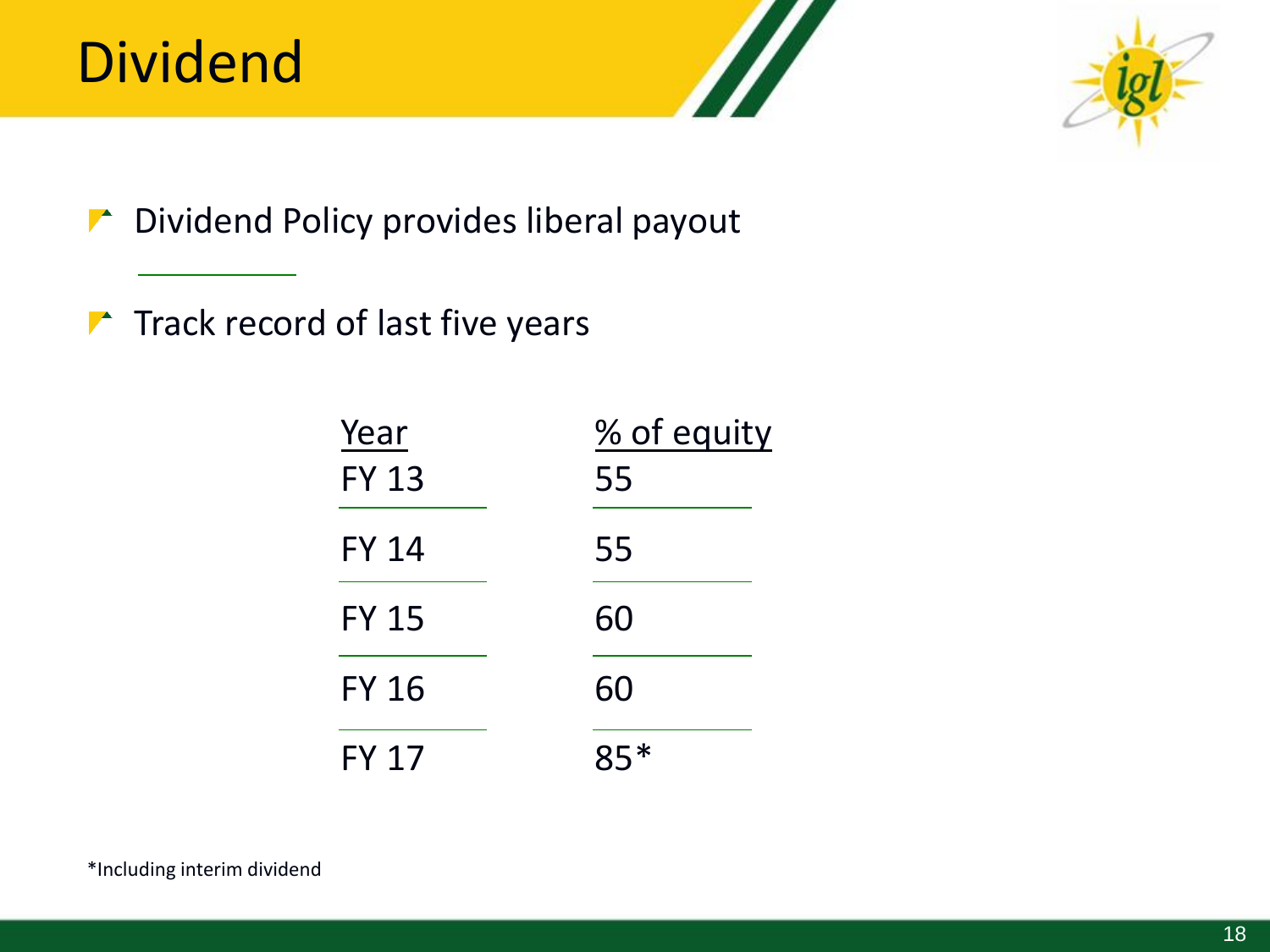

- **IF IGL has acquired 50% equity share capital of Central UP Gas** Limited (CUGL) for Rs. 69 crores. CUGL is engaged in the CGD in the cities of Kanpur and Bareilly, Unnao & Jhansi in Uttar Pradesh.
- **T** IGL has acquired 50% equity share capital of Maharashtra Natural Gas Limited (MNGL) at a price of Rs.38 per equity share aggregating to Rs. 190 crores. MNGL is engaged in the CGD in the city of Pune and nearby areas.
- $\blacktriangleright$  The above has resulted in diversification of geographical areas and consolidated earnings of IGL to improve by approx. 10 %.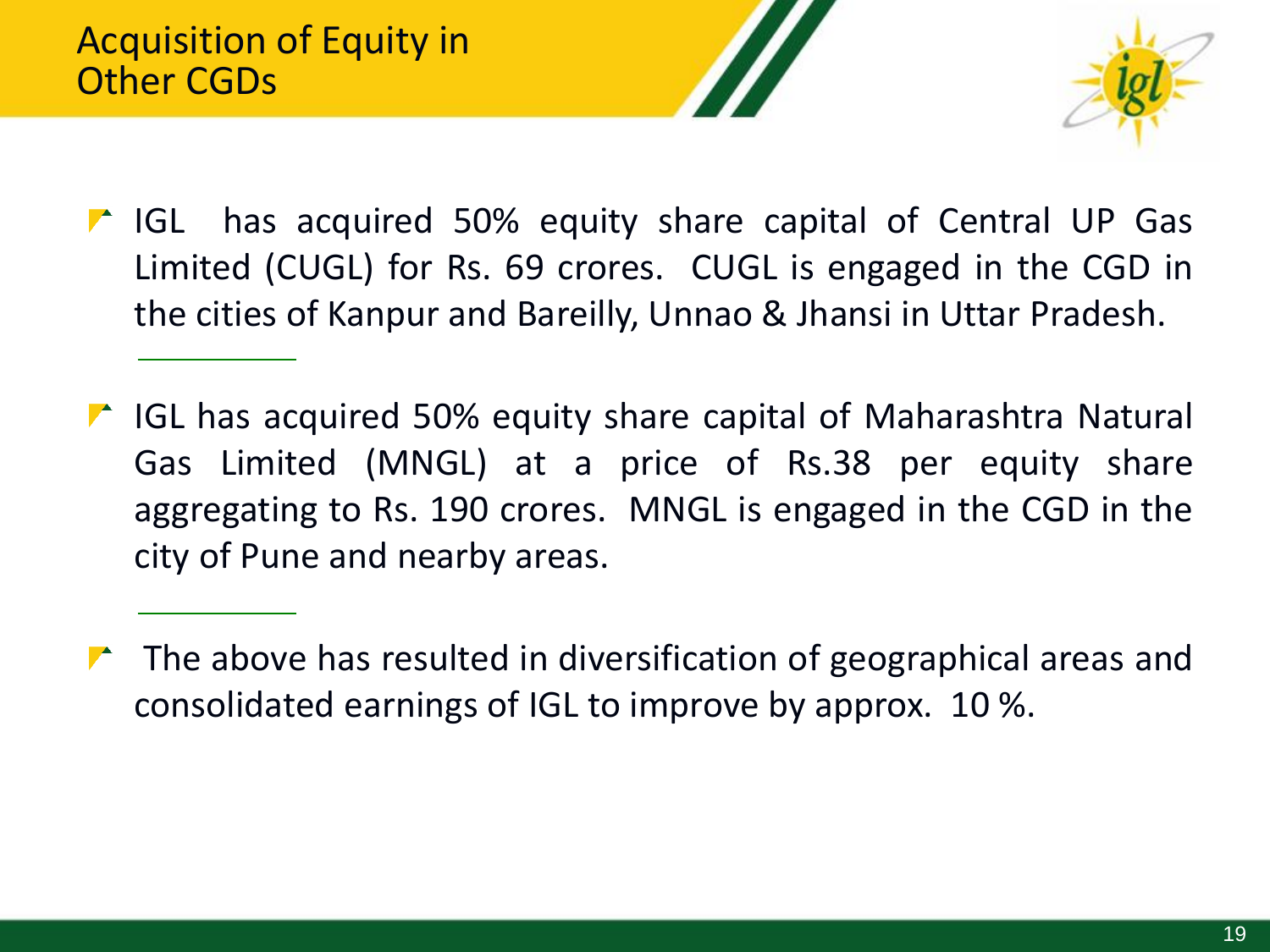### Consolidated Results





 $\triangleright$  The standalone and consolidated financial results for the FY 2016-17 with the Associates i.e. CUGL & MNGL on equity method considering 50% share in profit are as under.

| Parameter  | <b>Unit</b>   | <b>Standalone</b> | Consolidated |
|------------|---------------|-------------------|--------------|
| <b>PAT</b> | Rs. in Crores | 570.21            | 605.28       |
| <b>EPS</b> | Rs./Share     | 40.73             | 43.23        |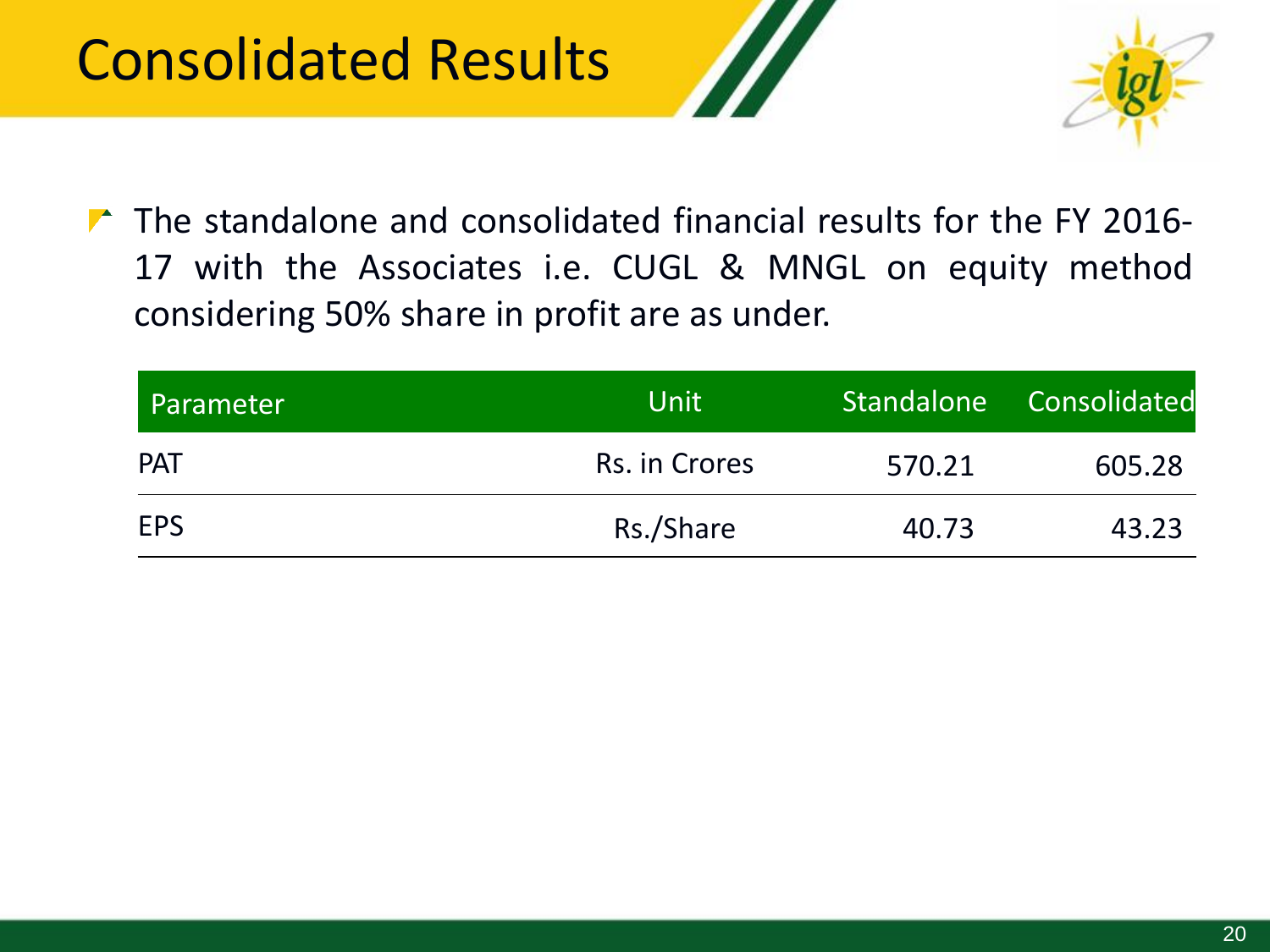

- ▶ Improve/Augment CNG infrastructure/Stations in Delhi & NCR to meet the additional demand in view of conversion of private cars and improvement in public transport system
- Improve penetration of PNG business :
	- Penetration of network in all charge areas
	- Target Industrial/Commercial customers in both Delhi & NCR
- Bidding for new cities
- Synergy
- Keeping pace with the changing environment Automation, Better Infrastructure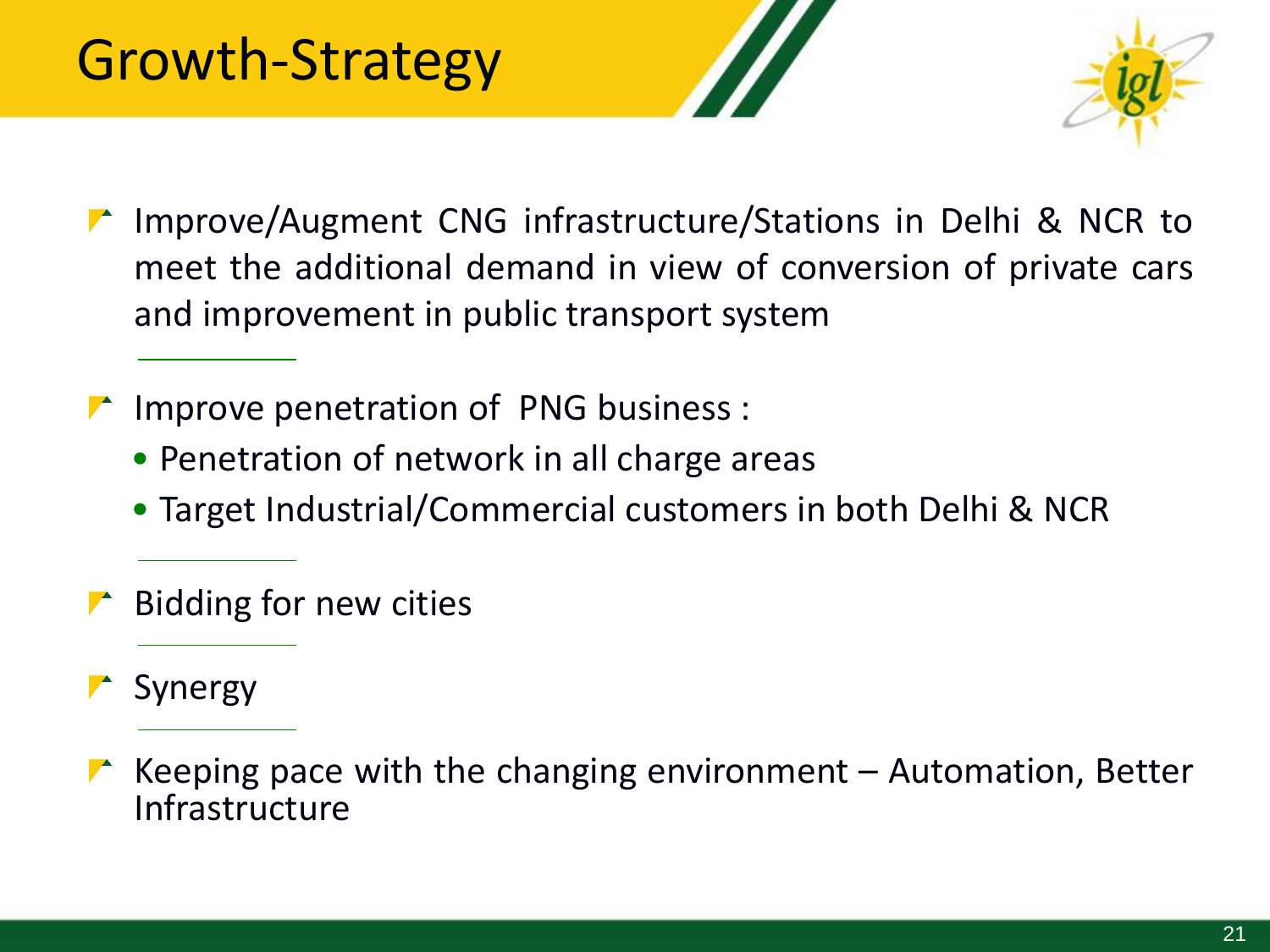### Credit Strength



- $\blacktriangleright$  Healthy profitability with strong cash generations from operations.
- Regained the status of zero debt company.
- $\blacktriangleright$  Comfortable working capital position.
- ICRA Limited (An associate of Moody's Investors Service) has reaffirmed highest credit ratings of AAA (Stable) for term loan and A1+ for short term loan.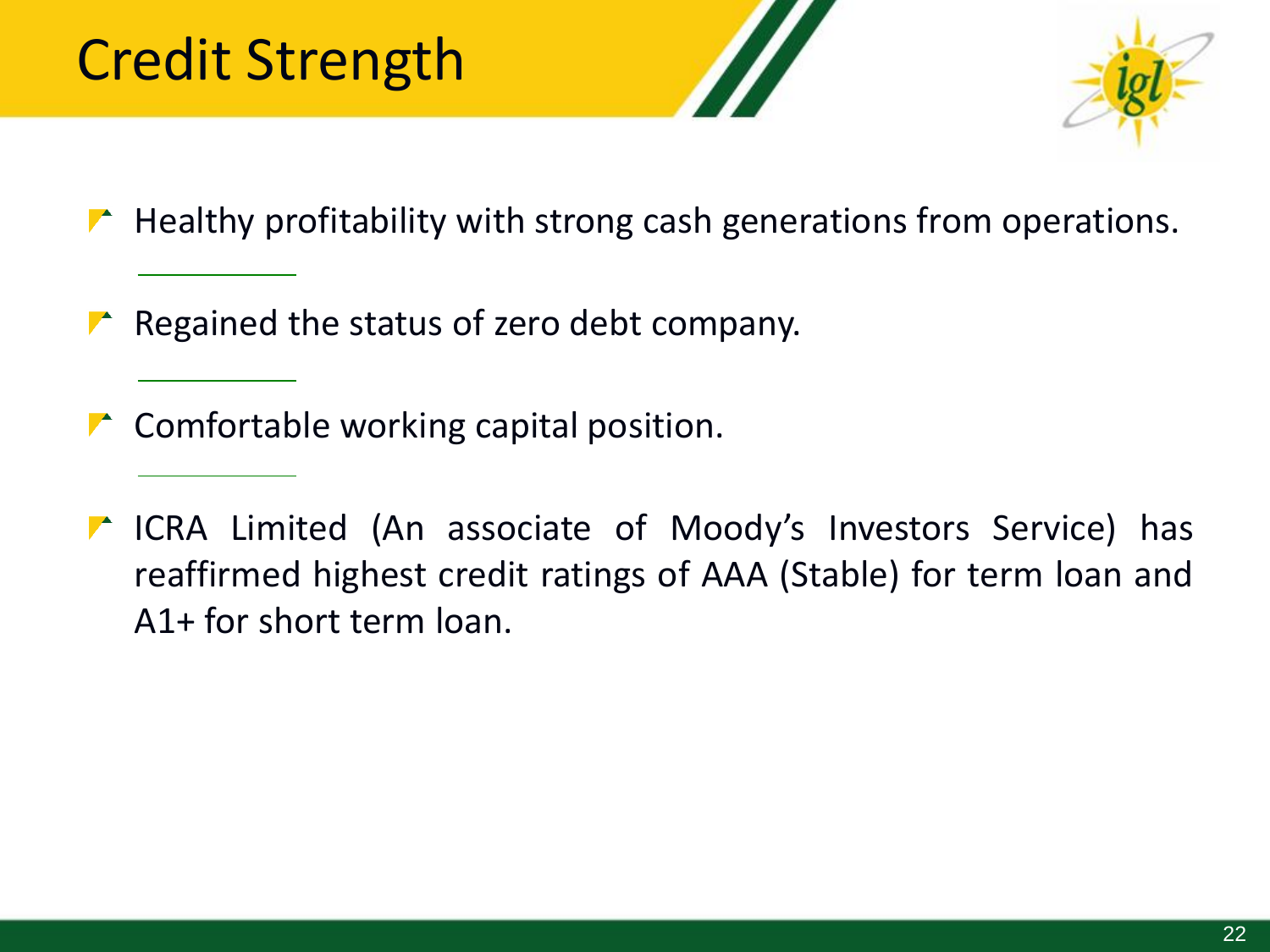## Risks & Mitigations



#### **Gas price**

- ▶ CNG & PNG-Residential prices remains competitive vis-à-vis petrol and subsidised LPG in view of allocation of domestic gas
- $\triangleright$  Spot/short term gas is purchased to reduce the weighted average cost of gas for I/C segment.

#### **Sourcing of gas**

- $\blacktriangleright$  Firm allocation from Govt. of India for domestic gas -buying from GAIL.
- **Buying Long term TRLNG gas from GAIL/BPCL**
- Buying short term gas from the open market i.e. IOCL, GSPCL & Shell etc.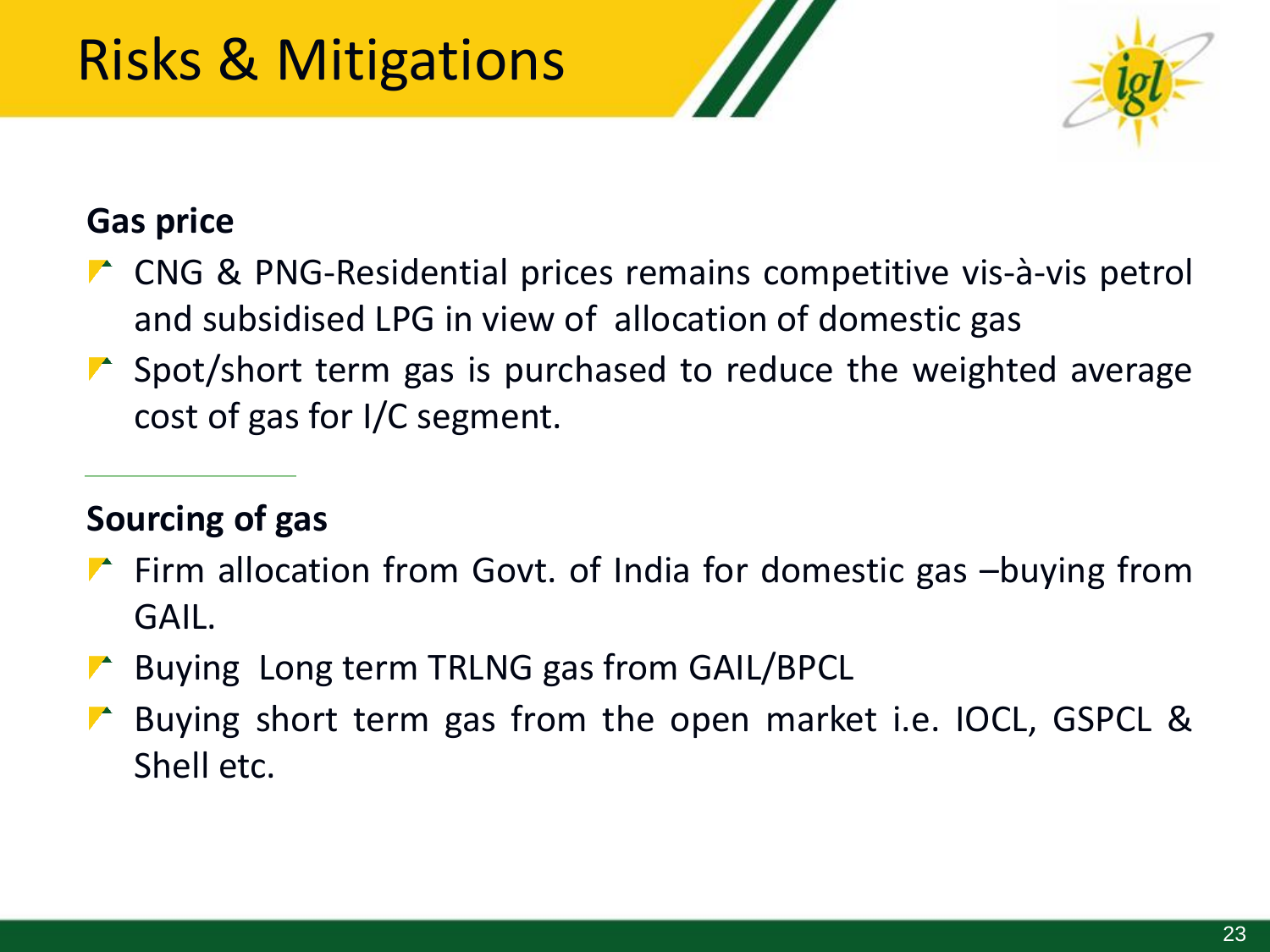#### DDA Case



Delhi Development Authority (DDA) has raised a total demand of Rs. 155.64 Crore during 2013-14 on account of increase in license fees in respect of sites taken by the Company on lease from DDA for setting up CNG stations in Delhi. The increase in license fees was related to the period 1 April 2007 to 31 March 2014. The Company has filed a writ petition on 11 October 2013 before the Hon'ble Delhi High Court against the demand raised by DDA as the revised license fees has been increased manifold and made applicable retrospectively from financial year 2007-08. Further, DDA vide communication dated 29 August 2016 has revised the total demand to Rs. 330.73 Crore for the period upto 31 March 2016.

The matter is pending in the Hon'ble High Court of Delhi and the Company is of the view that such demand is not tenable and accordingly no provision has been made for this demand raised by DDA till 31 March 2016 in the books of accounts.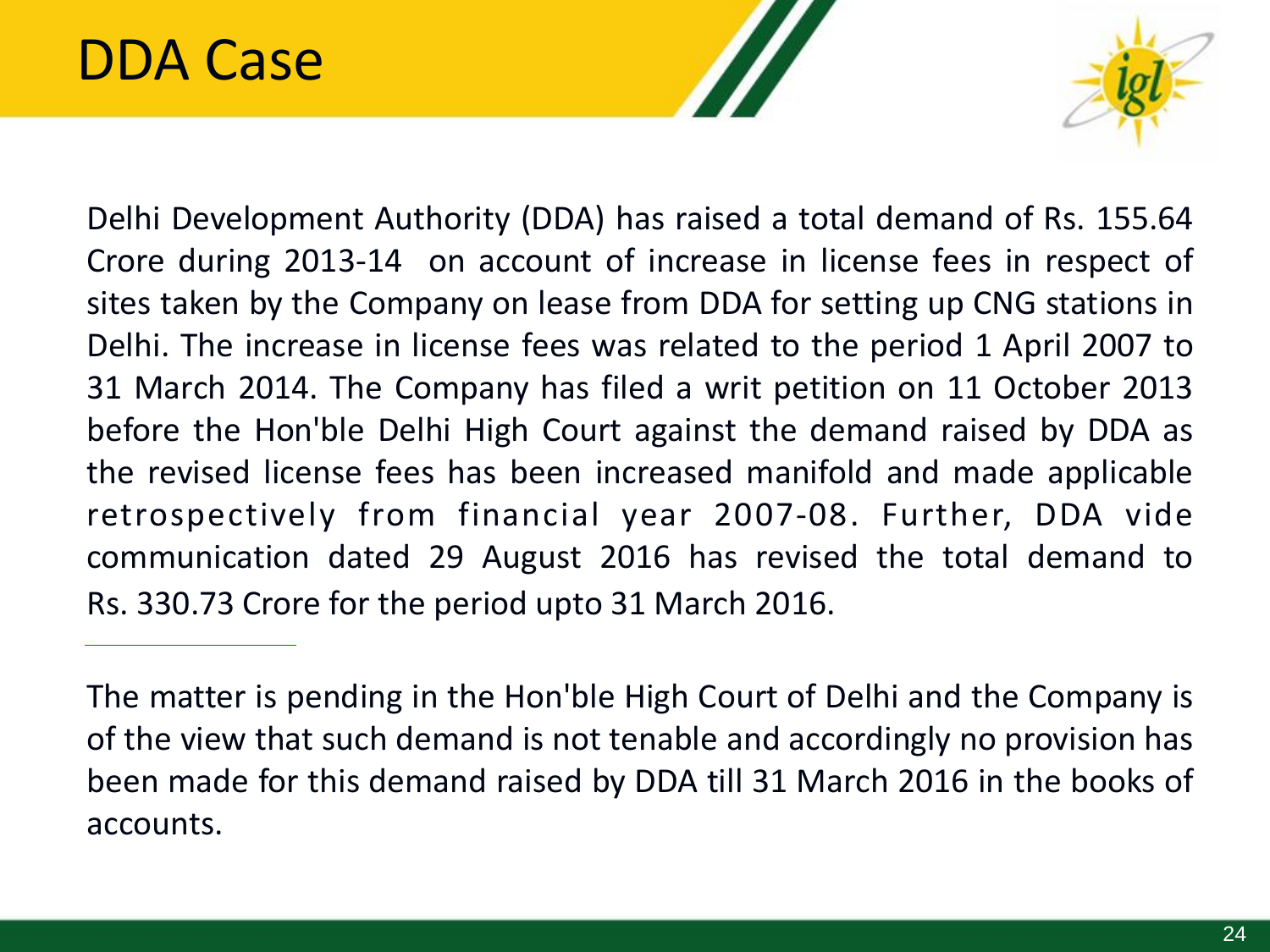

- $\blacktriangleright$  This presentation has been prepared by Indraprastha Gas Limited solely for providing information about the company.
- $\blacktriangleright$  The information contained in this presentation is for general information purposes only, without regard to specific objectives, financial situations and needs of any particular person. Company do not accept any liability whatsoever, direct or indirect, that may arise from the use of the information herein.
- $\blacktriangleright$  The Company may alter, modify or otherwise change in any manner the content of this presentation, without obligation to notify any person of such revision or changes.